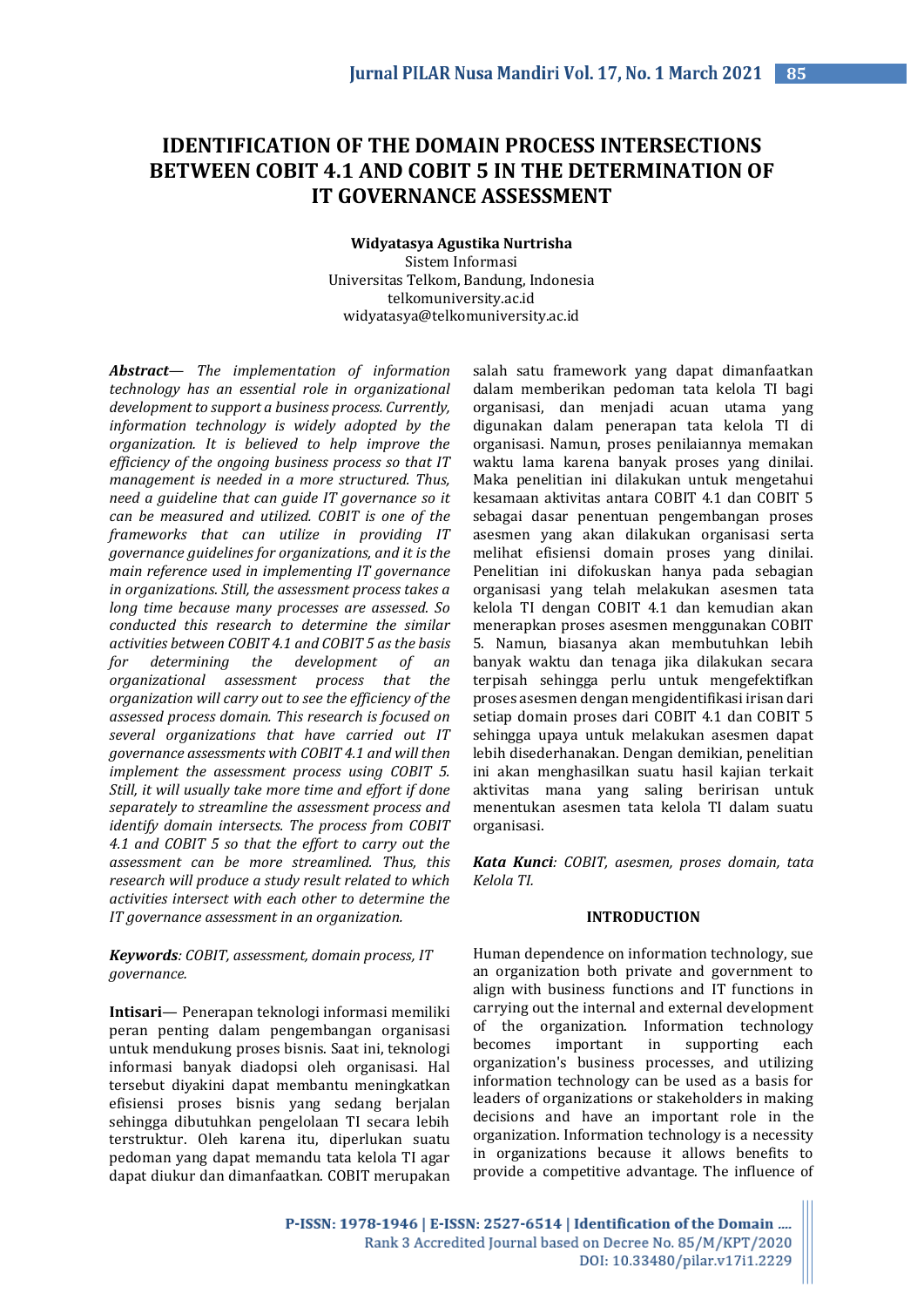the development of information technology on the organization that is on activities in an organization related to the factors of application and information technology benefits derived from the people, process, and technology of an organization that in implementing IT facilities supports the operational activities of the organization. Every company needs to align its organizational goals with IT goals to get maximum support from its developed information system (Sandfreni and Adikara 2018).

IT governance focuses on information technology systems and organizational performance and risk management to fulfill current and future business needs, both from an internal and external business perspective (Miranti 2019). The governance process ensures that the company's objectives are optimally achieved by evaluating stakeholder needs, conditions, options and setting direction by prioritizing and monitoring performance against the agreed objectives (Andry and Setiawan 2019). IT governance needs to have good quality and can be measured to achieve an optimal organizational goal so that it needs a framework or general guidelines (best practice) that can provide a guide to good IT governance, so can be utilized and managed to gain competitiveness or organizational competitive advantage, to improve resources related to information technology, so that existing IT assets can be managed more optimally. a framework that can be adopted in the management of IT governance, one of which can adopt the Control Objective for Information and Related Technology (COBIT). The COBIT framework has evolved with different characteristics from each version. The process of measuring COBIT 4.1 uses a maturity level called Capability Maturity Model. This model is used to measure the maturity of the current conditions of IT processes within an organization. COBIT 5 has the assessment process which is called the Process Capability Model and this model measures the governance process and identifies processes that need to be improved in performance by looking at the level of capability.

Information Technology (IT) is not only seen as supporting business processes in operational effectiveness and efficiency. However, it has been seen as a proponent of business strategy to achieve organizational goals (Tristiyanto and Octaria 2019). Every organization that is established must have a goal for organization. To achieve this goal, all stages of the process carried out must be planned, and to determine whether the activities carried out following the plan need to be controlled and supervised (Murad et al. 2018). Suppose the organization does not sufficiently support the application of information technology. In that case, it will affect competitive advantage in the

management of IT governance starting from the planning process to its implementation because IT governance is mutually integrated from the organizational structure, so it is necessary to ensure that the application of IT organizations must be able to support and expands the strategy and goals of the organization (ISACA. and Lainhart 2012), stated by (Indrajit 2013) on the concept of IT governance in Gartner's Integrated Planning Suite that there are four aspects of a governance framework that are interrelated with one another about the principles of governance that want to be upheld, these aspects include strategic planning, enterprise architecture, and portfolio management principles. Then the related research according to (Suroso and Rahadi 2017) and (Anindra et al. 2018) is about the proposed IT governance model that focuses on the objectives of the business strategy and organizational IT objectives concerning previous IT governance.

The COBIT 4.1 (Control Objective for Information and related Technology) method consists of domains and processes used to manage activities and logical structures (Dazki, Islami, and Atmojo 2020), with which the measurement process is familiar with using an assessment based on a maturity model. The process of measuring COBIT 4.1 uses maturity levels, with Capability Maturity Model (CMM), this model is used to measure the maturity of the current conditions of IT processes within an organization. The maturity Model in COBIT 4.1 is a model to measure the maturity level of information technology management in an organization by considering and using internal controls (Anderson, Kevin, and Andry 2018).

The other version of COBIT which has undergone development with the previous version that is adapted to the development of IT is COBIT version 5, because of the development of IT, it is necessary to adjust to the framework adopted, especially in the assessment process. COBIT 5 is a framework from the Information Systems Audit and Control Association (ISACA) that aims to guide IT governance, maximize enterprise management, manage IT risk and security, and ensure public recognition (Astuti et al. 2017). In COBIT 5 assessments were made based on ISO / IEC 15504 which is called the Process Capability Model (PCM). This model measures governance processes that need to be improved in performance by the level of capability of the process, this model has six levels of capability, starting from Level 0 (Incomplete Process) to Level 5 (Optimizing Process) (Patón-Romero et al. 2018).

The process to determine a suitable model for assessing IT governance on the characteristics of the process based on one or more reference models

P-ISSN: 1978-1946 | E-ISSN: 2527-6514 | Identification of the Domain ... Rank 3 Accredited Journal based on Decree No. 85/M/KPT/2020 DOI: 10.33480/pilar.v17i1.2229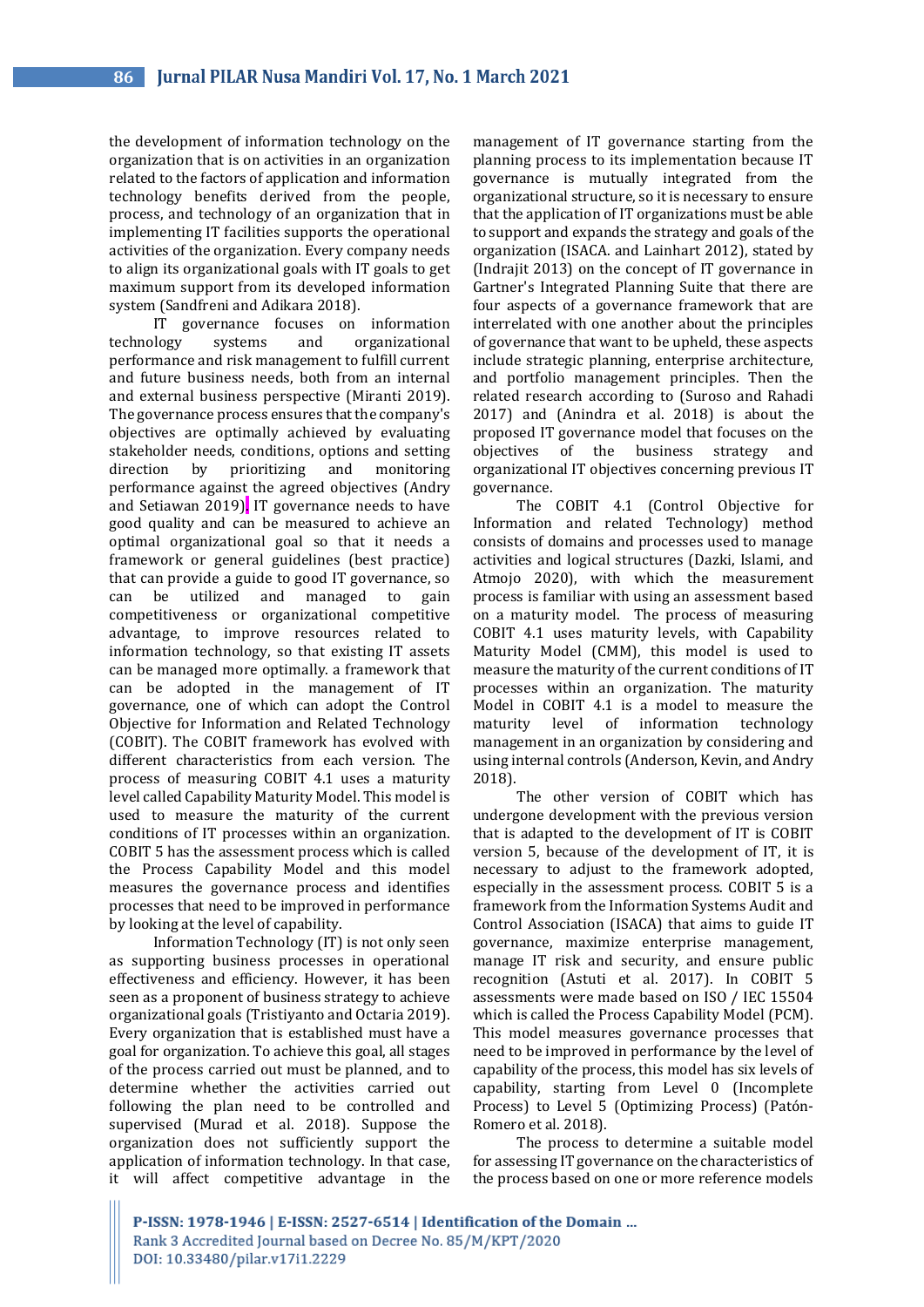is the concept of an assessment model that is applied to measuring an organization's maturity. It helps align business functions with organizational IT that can provide direction for the organization on the points that need to be achieved in each activity to support the organization's success to ensure control related to IT and how the organization achieves its business goals. Related to the discussion of IT governance, there is literature research related to the implementation of IT governance and the design of a framework for IT governance, especially in Indonesia.

| Researcher<br>Title/Year<br>Framework<br>Output<br>Fitroh et al.<br>COBIT <sub>5</sub><br>Determining<br>Proposed<br><b>Evaluated Domain</b><br>Model<br>2017<br>Process through |
|----------------------------------------------------------------------------------------------------------------------------------------------------------------------------------|
|                                                                                                                                                                                  |
|                                                                                                                                                                                  |
|                                                                                                                                                                                  |
|                                                                                                                                                                                  |
| Problem                                                                                                                                                                          |
| Identification                                                                                                                                                                   |
| using COBIT 5                                                                                                                                                                    |
| Framework                                                                                                                                                                        |
| COBIT 5 and<br>Ekanata and<br>Evaluation<br>Assessment of                                                                                                                        |
| <b>ITIL V3</b><br>Capability Level<br>Girsang 2017<br>/ Audit                                                                                                                    |
| and IT<br>Model                                                                                                                                                                  |
| Governance                                                                                                                                                                       |
|                                                                                                                                                                                  |
| Improvement                                                                                                                                                                      |
| Based on COBIT                                                                                                                                                                   |
| and ITIL                                                                                                                                                                         |
| Framework at                                                                                                                                                                     |
| Communication                                                                                                                                                                    |
| Center Ministry of                                                                                                                                                               |
| Foreign Affairs                                                                                                                                                                  |
| Putra et al. 2017<br>COBIT <sub>5</sub><br>Adopted COBIT-5<br>Evaluation                                                                                                         |
| Framework for<br>/ Audit                                                                                                                                                         |
| System Design of<br>Model                                                                                                                                                        |
| Indonesia Navy                                                                                                                                                                   |
| IS/IT: An                                                                                                                                                                        |
| Evaluation                                                                                                                                                                       |
| COBIT <sub>5</sub><br>Putri,<br>Evaluation<br>Maturity                                                                                                                           |
| <b>Evaluation of</b><br>Aknuranda, and<br>/ Audit                                                                                                                                |
| <b>Information</b><br>Model<br>Mahmudy 2017                                                                                                                                      |
| Technology                                                                                                                                                                       |
| Governance in PT                                                                                                                                                                 |
| DEF Using Cobit 5                                                                                                                                                                |
| Framework                                                                                                                                                                        |
| (2017)                                                                                                                                                                           |
| COBIT <sub>5</sub><br>Murad et al.<br>Evaluation<br>Implementation of                                                                                                            |
| COBIT <sub>5</sub><br>/ Audit<br>2018                                                                                                                                            |
| Model<br>Framework for                                                                                                                                                           |
| Academic                                                                                                                                                                         |
| <i>Information</i>                                                                                                                                                               |
| System Audit                                                                                                                                                                     |
| Perspective:                                                                                                                                                                     |
| Evaluate, Direct,                                                                                                                                                                |
| and Monitor                                                                                                                                                                      |
| (2018)                                                                                                                                                                           |
| Anindra et al.<br>COBIT <sub>5</sub><br>Proposed<br>Improving the                                                                                                                |
| Model<br>Quality of<br>2018                                                                                                                                                      |
| Enterprise IT                                                                                                                                                                    |
| <b>Goals using COBIT</b>                                                                                                                                                         |
| 5 Prioritization                                                                                                                                                                 |
| Approach (2018)                                                                                                                                                                  |

Based on some of the literature research, it can be seen that the previous research was more about discussing the level of organizational maturity and the application of the COBIT framework to help measure IT governance. In contrast, this study

produced study results related to identifying fact items and activities in the framework. And designing an appropriate IT governance assessment guide for organizational needs with measurement results based on maturity and capability models that aim to determine the efficiency of the domain process for the assessment process. There is still no research that discusses the intersection between the process domains in COBIT 4.1 and COBIT 5; this is done to streamline the measurement process by translating the control objective in COBIT 4.1 to the COBIT 5 process domain.

In the COBIT 4.1 and COBIT 5 frameworks, there is a clear distinction between governance and management. Governance is the responsibility of stakeholders by implementing the EDM process domain (Evaluate, Direct, Monitor). While in view, management carries out responsibilities based on a plan, build, run, monitor (ISACA 2012). The gaps of process area that can be seen between each of these frameworks are described in Table 2 below.

| Category         | <b>COBIT 4.1</b>      | <b>COBIT 5</b>                |
|------------------|-----------------------|-------------------------------|
| Domain Area      | 4                     |                               |
| Driver           | <b>Best Practice</b>  | <b>Stakeholder</b>            |
|                  |                       | Expectation                   |
| Process Area     | 34                    | 37                            |
| Framework        | COBIT <sub>4.1</sub>  | COBIT 4.1, Val IT,<br>Risk IT |
| Enablers         |                       | 7 Enablers                    |
| Assessment Model | <b>Maturity Model</b> | Capability Model              |

Based on table 2, there are differences between COBIT 4.1 and COBIT 5, especially in the assessment model, so it is necessary to identify the domain process in each framework.

There is justification for the possibility of several similar activity items in each process domain in each framework, thus the need for identification of several activity items so that it can streamline the assessment process to be carried out. So it is necessary to identify several similar activity items to see the interrelationship between activities existing in each process domain so that it becomes the basis for conducting an assessment of an organization's IT governance by looking at related activities. So that the efforts in the assessment process become more efficient for assessing IT governance so that the organization can accommodate related and intersect items of activity.

#### **MATERIALS AND METHODS**

According to Wiley Heyden, that Research methodology in information technology systems is science by using stages of planning with several methods, techniques, tools, and documentation. The research methodology used adopts Design Science

P-ISSN: 1978-1946 | E-ISSN: 2527-6514 | Identification of the Domain .... Rank 3 Accredited Journal based on Decree No. 85/M/KPT/2020 DOI: 10.33480/pilar.v17i1.2229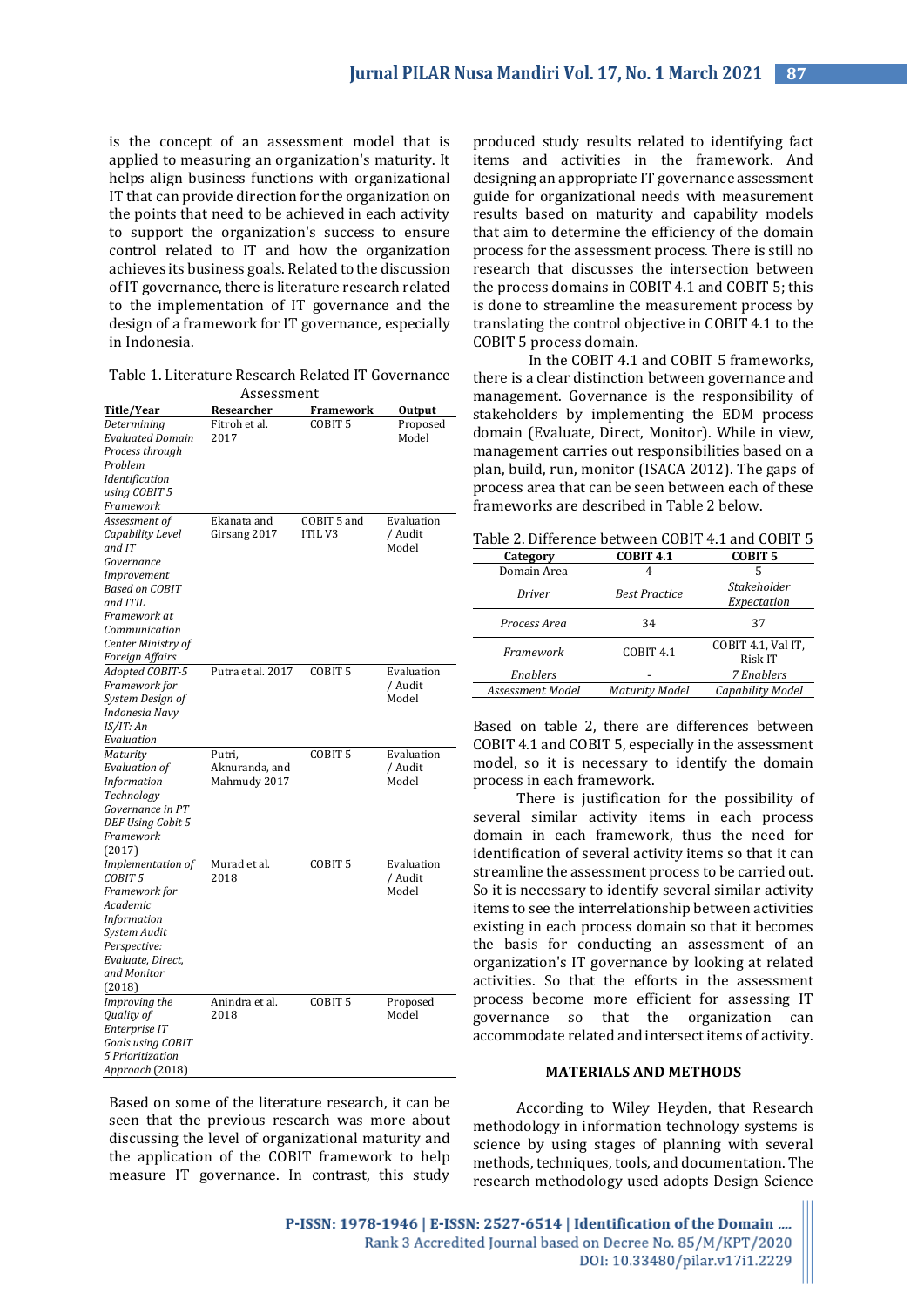Research methodology guidelines. The methodology begins with identifying problems, defining solutions, designing and building designs to the evaluation stage; this is stated in K. Peffers' journal entitled A Design Science Research Methodology for Information Systems Research. The stages of this research are described in sequential stages.



Figure 1. Research Methodology Steps

The description of the stages of research based on Figure 1 is as follows:

1. Problem Identification and Motivation

- At this stage, the problem identification is carried out and the problem formulation is related to the research (research problem) which then from the formulation of the problem will become the main problems.
- 2. Define the Objective for a Solution

At this stage, analysis is carried out in the design of developing IT governance assessment. The analysis carried outcomes from a literature study. The research concepts studied in the design of developing IT governance assessments include,

- Identify fact items in process activities with related domains in each framework used (COBIT 4.1 and COBIT 5).
- Guidance for assessing maturity and capability levels in measuring information technology governance in each process domain by adopting measurement development.
- Research relating to information technology governance and measurement.
- 3. Domain Identification

The stages of Domain Identification related to the assessment are explained in detail with the structure of Input, Tool, Technique, Output (ITTO) presented in Table 2 below.

| Table 3. Structure Regarding IT Governance |  |  |
|--------------------------------------------|--|--|
| Assessment Study                           |  |  |

| Input     | COBIT 4.1, COBIT 5, and related                                                                                                                                                                                                                                                              |  |  |
|-----------|----------------------------------------------------------------------------------------------------------------------------------------------------------------------------------------------------------------------------------------------------------------------------------------------|--|--|
|           | literature                                                                                                                                                                                                                                                                                   |  |  |
| Tool      | The analysis table identifies process<br>domains and related activities.                                                                                                                                                                                                                     |  |  |
|           |                                                                                                                                                                                                                                                                                              |  |  |
| Technique | Conduct studies and analyzes of<br>components of the COBIT<br>framework.<br>Identify IT processes<br>and<br>domain-related process mapping.<br>Identification of fact items and<br>related activities in each COBIT<br>4.1 and COBIT 5 framework.<br>Develop an IT governance<br>assessment. |  |  |
| Output    | Development of assessment and<br>study results related to the IT<br>governance assessment process.                                                                                                                                                                                           |  |  |

#### 4. Evaluation

At this stage, the evaluation is carried out by validating the identification of process activities to find out the suitability of the intersect activities in each process domain.

#### **RESULTS AND DISCUSSION**

This research focuses on COBIT versions 4.1 and 5 because both versions have measurement results with different models, on COBIT 4.1 the measurement process is done by mapping the level of maturity that assesses the existence of the level of IT management with maturity models, while the COBIT 5 process refers to the ISO 15504 standard which adopts the level of organizational capability with the capability model. Therefore, it is necessary to identify activities that are related or covered in each framework, this aims to streamline the assessment process so that once the assessment process will get the results of measurement of maturity and capabilities as well.

Each IT process in COBIT has a detailed control objective that defines the activities of each process which is a control tool of the IT process. The first thing to do is to map the process domains between each framework to define which process domains are interrelated.

#### A. Identify Related Process Domain

The initial step in developing the measurement process development of each activity is by adjusting the COBIT model so that the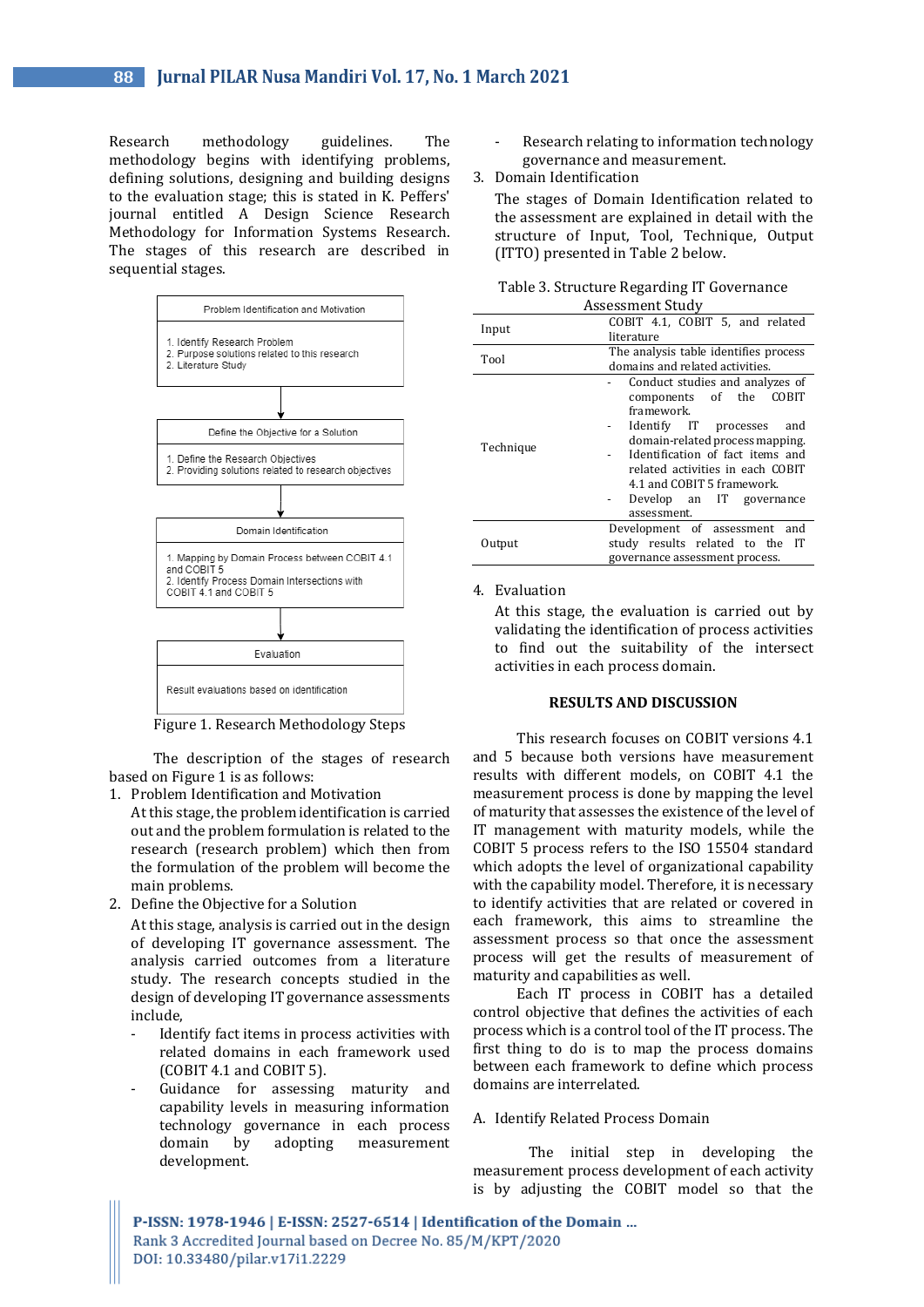assessment process is integrated between the process in version 4.1 with CMM-based results and version 5 with PCM. This adjustment process is needed to adjust the framework with the appropriate outputs of the assessment results to meet the level of maturity and capability of the organization so that it is necessary to identify processes in each domain.

This mapping process aims to map the process domains of each COBIT framework to know the relationship between the process domain in COBIT 4.1 and the process domain in COBIT 5. In COBIT 4.1, there are 34 processes which will later be mapped into 37 processes in COBIT 5; These processes are obtained based on the control objectives in COBIT 4.1, whose processes are related and covered in each process domain in COBIT 5 so that this mapping becomes a reference for processes that can be carried out simultaneously in the assessment or measurement process to produce a level of organizational maturity and capability. These are contained in the COBIT manual in the Cross Reference Appendix A in COBIT 5 Enabling Process Book (Mapping the legacy ISACA Framework).

#### B. Control Objective Identification

Control objectives are part of the details of the IT process in COBIT 4.1. In conducting the IT governance measurement design process that adopts the COBIT framework, the assessment process focuses on activities and facts in control objectives. Each of the IT processes in COBIT 4.1 has detailed control objectives that define the activities of each process which are the control tools of the IT process, so it is necessary to identify control objectives for each process domain. Mapping process between the control objectives of COBIT 4.1 and the COBIT 5 subprocess. It can be referred to as key management practice, which is used as a reference for the implementation of IT governance.



Figure 2. COBIT 4.1 Control Objective Mapped to COBIT 5

This mapping provides an overview of the relationship to each process domain in each

framework of how each process domain can relate to one another between activities that are a control tool in the IT process. For each domain, each of the one processes was taken to identify processes related to the sub-processes in COBIT 5. In carrying out these assessment activities, some procedures need to be carried out or executed to obtain the results desired by the organization; to streamline the assessment process carried out, it is necessary to identify the related processes wherein each process domain there is a procedure that provides an overview of the activities that must run in any specific process domain.

## C. Identification of Similar Process Activities

After obtaining the identification results of the COBIT 4.1 process domain covered in COBIT 5 (the mapping is taken from the COBIT 5 Enabling Process guide regarding the mapping between COBIT 5 and the legacy ISACA Framework), one of which is to map certain process domains between COBIT 4.1 and COBIT 5, then is to determine similar process activities in each framework, in this case, COBIT 4.1 and COBIT 5, what is needed is to identify intersects based on activities and facts in the related process domain. As an example of an activity/fact, that has an intersection in each process domain in each framework, not all process domains are identified; the example given focuses on the PO1, PO5, AI1, AI5, DS6, DS7, ME1, ME3 process covered in the process sub-domain in COBIT 5. The mapping carried out between some of the process domains contained in COBIT 4.1 and COBIT 5 is based on the suitability of the facts and the suitability of the evidence contained in both, the suitability of facts and evidence obtained from COBIT 4.1 control objectives and COBIT 5 management practice as well as for the suitability of the outputs included in the COBIT 4.1 control objective and COBIT 5 management practice. Activities/facts are contained in the COBIT 4.1 management guideline and the COBIT 5 process reference guide. So that during the assessment measurement process in a company or organization, it is hoped that it does not need to take an enormous effort. It will be more efficient in terms of time and process in assessing conducting a separate assessment, by only identifying points in the process domain identified in previous assessments. If a company or organization has already conducted an assessment using COBIT 4.1, then refer to the assessment regarding COBIT 5. The figure below is a description of the linkage of the process domain intersection that has been identified based on the suitability of activity/fact items and the outputs produced based on the COBIT 4.1 management guideline and COBIT 5 process reference guide shown in Figure 3 to Figure 6.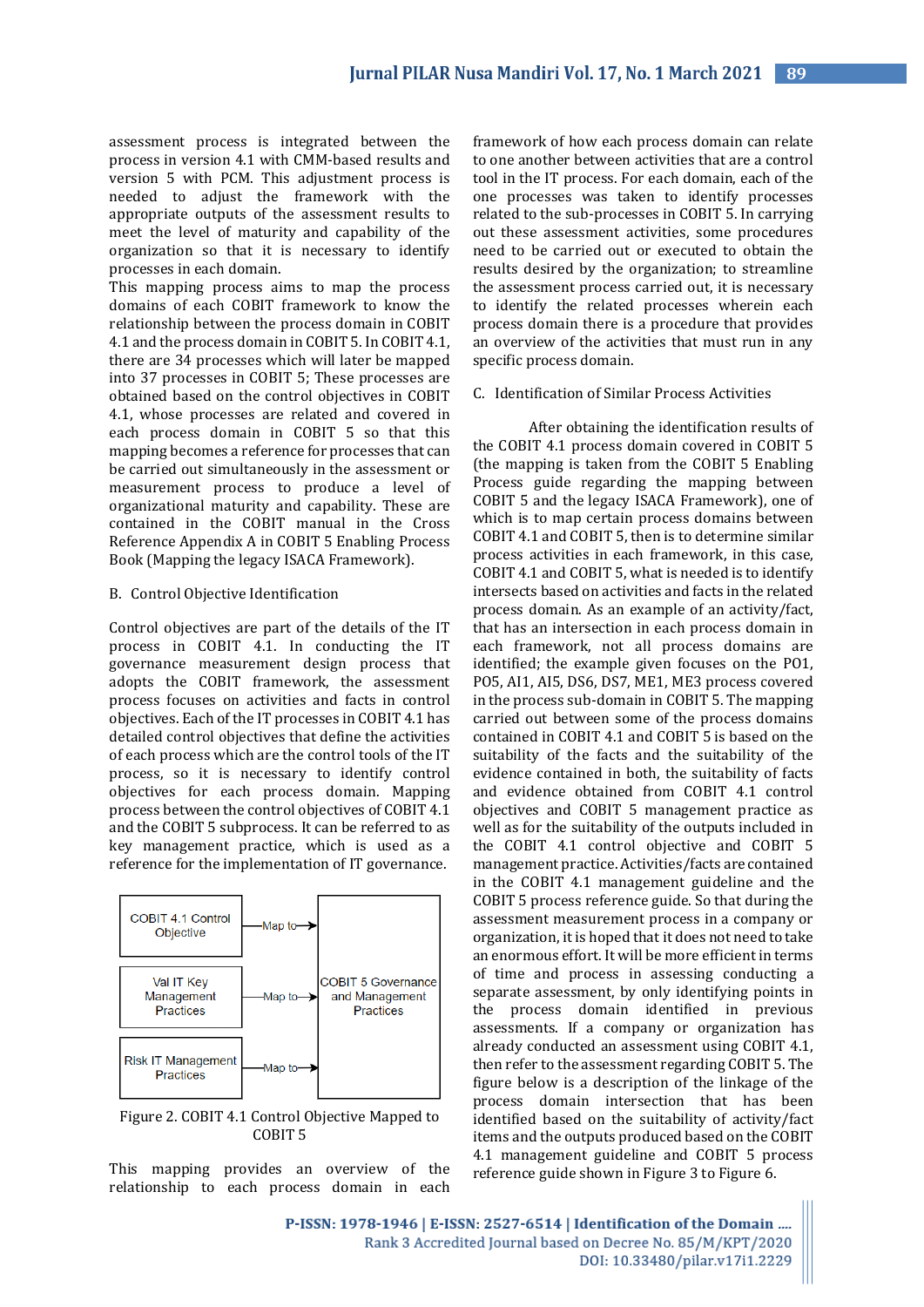

Figure 3. Mapping PO1-5 with COBIT 5 Sub Domain Process



Figure 4. Mapping AI1-5 with COBIT 5 Sub Domain Process



Figure 5. Mapping DS6-7 with COBIT 5 Sub Domain Process



Figure 6. Mapping ME1-3 with COBIT 5 Sub Domain Process

Identification of domains process was obtained based on the suitability of activities and facts in each domain; The interrelated processes of each process domain will be the basis for developing an IT governance assessment, which later was expected to be more efficient in measuring IT governance applied in the organization so that organizations can refer to any COBIT 4.1 process related to COBIT 5, this is done if there is an

organization that will migrate to COBIT 5 or if the organization wants to get a measurement with two measurement results at once.

For the measurement of IT governance, the organization still refers to the assessment of maturity and capability and does not change the way of measurement, so that in this case the identification of the process domain is only to know as effectively and efficiently as if it already knows what activities are similar so there are no need to conduct an assessment of initially, but for nonintersecting domains, the assessment still follows the usual procedure and evidence collection.

#### D. Validation of Process Domain Identification

Evaluation of the design of the development process of the measurement of information technology governance uses a validation technique by utilizing the intersection of measurement results to support the evaluation process of measurement development. This evaluation technique also takes into account several processes in examining linkages to similar processes. The validation process is expected to be able to build justification coherently. This validation aims to find out the suitability between the activities that have been identified based on each process domain. The process of measuring IT governance that has been identified is validated to see compliance with the requirements in the assessment process.

*Table 4. Process Domain Identification Process Validation*

| <u>unuuttu k</u>                                                                                                         |                                                                                  |  |
|--------------------------------------------------------------------------------------------------------------------------|----------------------------------------------------------------------------------|--|
| <b>Requirements</b>                                                                                                      | Evidence                                                                         |  |
| Suitability of COBIT 4.1<br>Control Objective with COBIT<br>5 Management Practice<br>subprocess.                         | Cross Reference<br>Appendix a Mapping the<br>legacy ISACA Framework.             |  |
| The suitability of several<br>activities in a COBIT 4.1<br>process domain to the COBIT<br>5 process domain activity.     | COBIT 4.1 control<br><i>objective</i> and COBIT 5<br>management practice.        |  |
| The suitability of the output<br>of each process domain that<br>is included in each activity in<br>a particular process. | COBIT 4.1 management<br><i>guideline</i> and COBIT 5<br>process reference quide. |  |
| The suitability of assessment<br>between activities in a<br>particular process domain                                    | Presented in figure 2<br>until figure 5.                                         |  |

#### **CONCLUSION**

The conclusion that can be obtained in this study is that this study produces a study result on the possibility of several similar and intersecting activity items in each process domain in COBIT 4.1 and COBIT 5, based on the results of the process domain identification carried out, each of the two processes taken on each domain in COBIT 4.1 that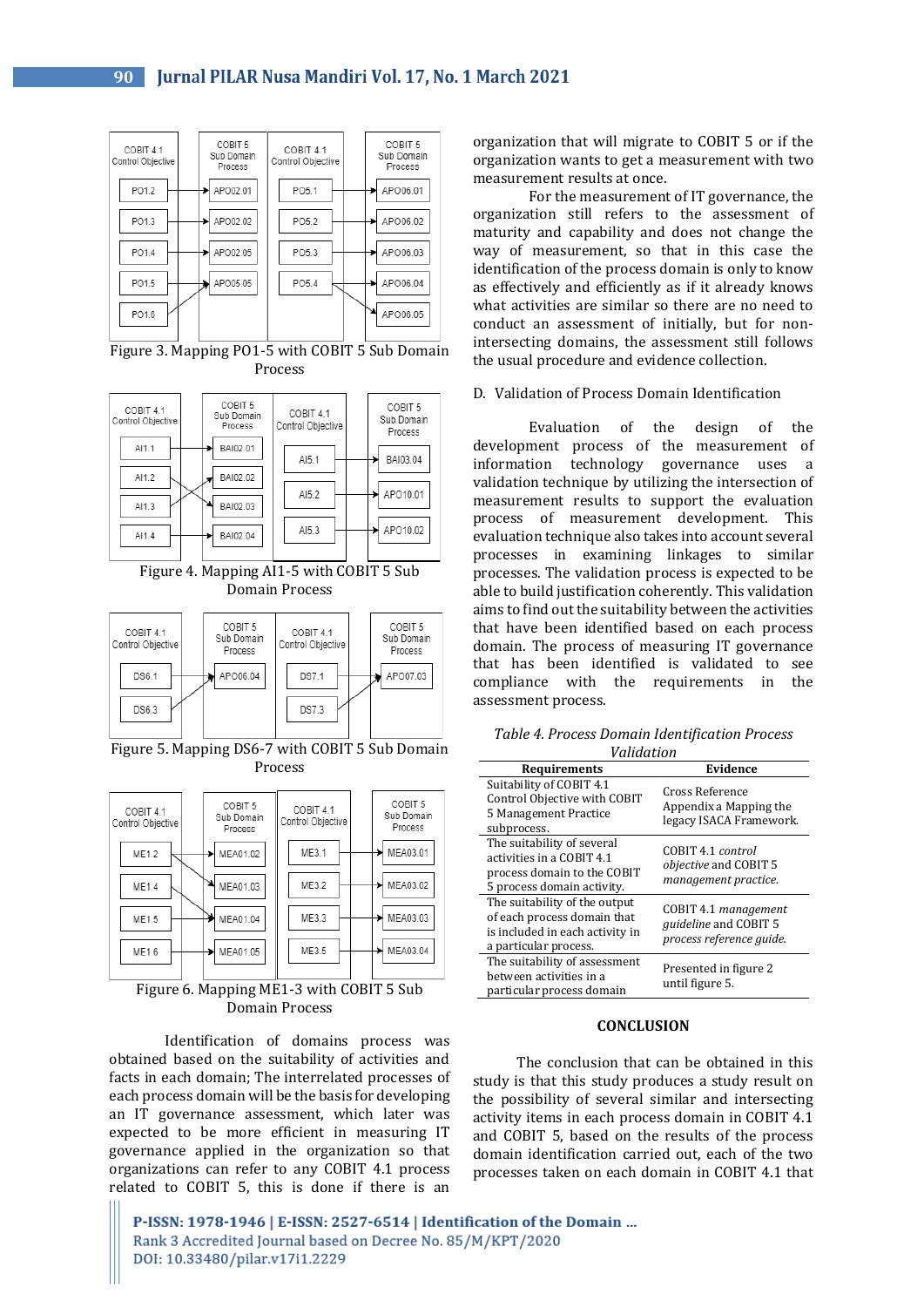represents the whole process. This study aims to determine what process domains have similar activities so that it is expected that if there are organizations that have conducted assessments with COBIT 4.1 and will migrate to COBIT 5, then they do not need more effort for the assessment again and only refer to activities that were measured in previous assessments, as well as this research to find out the effectiveness and efficiency of IT governance assessment that refers to the identification of intersecting activities. Based on the limitations of the study, for further research development are to be able to produce a complete and comprehensive conclusion, it is necessary to identify activities that are in other process domains outside the activities that have been identified in this study, and in addition to identifying items of intersecting activities, it is also necessary to ensure the subset of the COBIT 4.1 process that is covered in COBIT 5.

#### **REFERENCE**

- Anderson, Ricky, Kevin Kevin, and Johanes Fernandes Andry. 2018. "Audit Aplikasi Inventori Menggunakan Framework Cobit 4.1 Pada Store Nonna." *It Journal Research and Development* 3(1):1–12. doi: 10.25299/itjrd.2018.vol3(1).1605.
- Andry, Johanes Fernandes, and Ari Kurnia Setiawan. 2019. "It Governance Evaluation Using Cobit 5 Framework on the National Library." *Jurnal Sistem Informasi* 15(1):10–17. DOI: 10.21609/jsi.v15i1.790.
- Anindra, Firman, Bahtiar Saleh Abbas, Agung Trisetyarso, Wayan Suparta, Chul Ho Kang, and Harco Leslie Hendric Spits Warnars. 2018. "Improving the Quality of Enterprise IT Goals Using COBIT 5 Prioritization Approach." *2018 International Conference on Information and Communications Technology, ICOIACT 2018* 2018-January(April):270–74. DOI: 10.1109/ICOIACT.2018.8350814.
- Astuti, Hanim Maria, Feby Artwodini Muqtadiroh, Eko Wahyu Tyas Darmaningrat, and Chitra Utami Putri. 2017. "Risks Assessment of Information Technology Processes Based on COBIT 5 Framework: A Case Study of ITS Service Desk." *Procedia Computer Science* 124:569–76. DOI:

10.1016/j.procs.2017.12.191.

Dazki, Erick, Zaenab Islami, and Wahyu Tisno Atmojo. 2020. "Pengukuran Maturity Level Tata Kelola Teknologi Informasi Menggunakan Framework Cobit 4.1 Pada Pt. Dinamika Mitra Sukses Makmur." *Jurnal Inovasi Informatika* 5(1):35–44. doi: 10.51170/jii.v5i1.31.

Ekanata, Ardly, and Abba Suganda Girsang. 2017.

"Assessment of Capability Level and IT Governance Improvement Based on COBIT and ITIL Framework at Communication Center Ministry of Foreign Affairs." *International Conference on ICT For Smart Society (ICISS)*.

- Fitroh, Sahbani Siregar, and Eri Rustamaji. 2017. "Determining Evaluated Domain Process through Problem Identification Using COBIT 5 Framework." *2017 5th International Conference on Cyber and IT Service Management, CITSM 2017* (August). DOI: 10.1109/CITSM.2017.8089281.
- Indrajit, Richardus Eko. 2013. "Kerangka Investasi Gartner." 5(C):1–5.
- ISACA., and J. W. Lainhart. 2012. *COBIT 5: A Business Framework for the Governance and Management of Enterprise IT COBIT 5*. Vol. 34. ISACA. 2012. *Enabling Processes*.
- Miranti, Alfia. 2019. "Evaluasi Tata Kelola Teknologi Informasi Menggunakan Framework COBIT 5." Jakarta: UIN Syarif Hidayatullah.
- Murad, Dina Fitria, Erick Fernando, Muhamad Irsan, Raymondus Raymond Kosala, Benny Ranti, and Suhono Harso Supangkat. 2018. "Implementation of COBIT 5 Framework for Academic Information System Audit Perspective: Evaluate, Direct, and Monitor." *Proceedings of ICAITI 2018 - 1st International Conference on Applied Information Technology and Innovation: Toward A New Paradigm for the Design of Assistive Technology in Smart Home Care* 102–7. DOI: 10.1109/ICAITI.2018.8686700.
- Patón-Romero, J. David, Maria Teresa Baldassarre, Moisés Rodríguez, and Mario Piattini. 2018. "Green IT Governance and Management Based on ISO/IEC 15504." *Computer Standards and Interfaces* 60(January):26–36. doi: 10.1016/j.csi.2018.04.005.
- Putra, I. Nengah, Abdul Hakim, Sholeh H. Pramono, and Herman Tolle. 2017. "Adopted COBIT-5 Framework for System Design of Indonesia Navy IS/IT: An Evaluation." *International Journal of Applied Engineering Research* 12(17):6420–27.
- Putri, Mayang Anglingsari, Ismiarta Aknuranda, and Wayan Firdaus Mahmudy. 2017. "Maturity Evaluation of Information Technology Governance in PT DEF Using Cobit 5<br>Framework." *Journal of Information* Framework." *Journal of Information Technology and Computer Science* 2(1):19–27. DOI: 10.25126/jitecs.20172123.
- Sandfreni, and Fransiskus Adikara. 2018. "Capability Level Assessment of IT Governance in PTP Mitra Ogan: COBIT 5 Framework for BAI 04 Process." *Proceedings of the 2017 4th International Conference on*